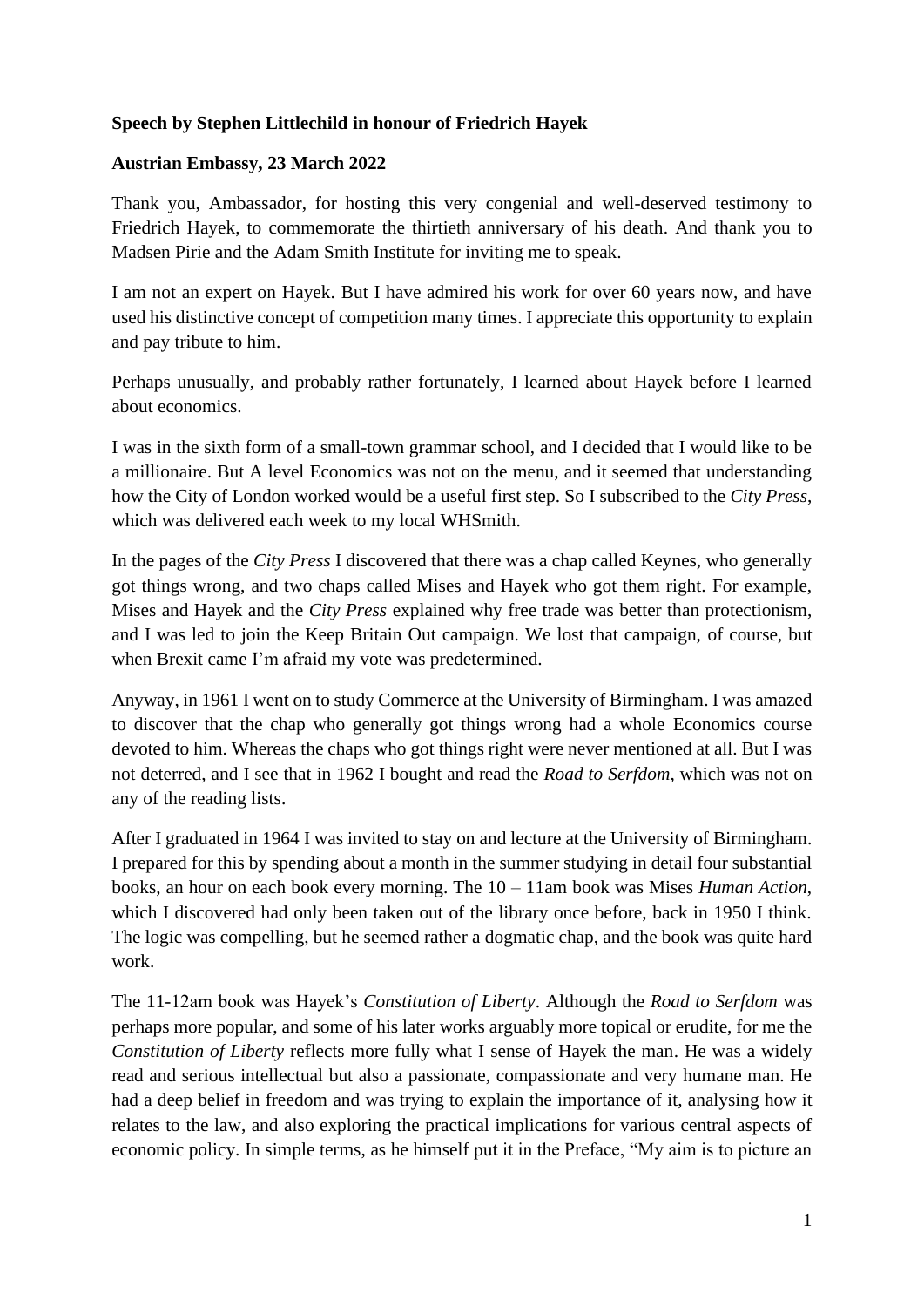ideal, to show how it can be achieved, and to explain what its realization would mean in practice."

My assigned responsibility was the third year Government and Industry course. Much of what I taught was based on my lecture notes from the previous year, However, I could begin to see the possibility of an alternative approach to analysing Government policy – not just descriptive and institutional, not just applying neo-classical welfare economics, but also exploring an Austrian perspective. About a decade later, I formalised this in my monograph *The Fallacy of the Mixed Economy*, subtitled *An 'Austrian' critique of economic thinking and policy*. Although many Austrian and associated writers were cited, it seems to me that Hayek's mixture of economic theory and practical application is what pervades the monograph.

Perhaps the same could have been said of my approach to privatisation, competition and the regulation of the electricity industry. I don't recall mentioning Hayek specifically while I was regulator, but you may have seen Professor Sir Dieter Helm's frequent reference to "the Austrians", which I take it now referred to the writings of Michael Beesley and myself.

At one point, as a young scholar of Austrian economics, I was allotted a short one-on-one session with Hayek. I seized on the only gap in his work that I could find. "How is it that you never wrote about economic externalities?" I asked. He replied gently, "In the 1930s there were more pressing problems to analyse, like the mass unemployment of people and resources." I was suitably humbled. And of course, that part of his work with which I was particularly familiar was just a fraction of his lifetime's work, which also covered monetary theory and the trade cycle, inflation, the philosophy of science, and of course law, legislation and liberty, as well as much else.

Hayek's work on competition as a rivalrous process taking place over time reflects a more general Austrian theme, of course, and others including Schumpeter and Kirzner have made distinctive contributions to it. But Hayek's approach seems to me to have added a new vitality and practicability to the economic and policy analysis of competitive markets, which is no less relevant today than in Hayek's own time.

For example, just last year, Lynne Kiesling and I analysed the widespread Texas electricity blackouts in February 2021, by asking "what would Hayek have advised?"<sup>1</sup>

- We were confident that Hayek would have supported the introduction of wholesale and retail competition into the electricity sector, where Texas has gone further than any other US state.
- Hayek would also have accepted certain coordinating and regulatory bodies (ERCOT and the Public Utility Commission of Texas or PUCT) which some free-market commentators have resisted or rejected.
- But the Texas Commission considered, along with all other electricity regulators, that an unfettered competitive market was likely to lead to persistent excessive pricing,

<sup>1</sup> Stephen Littlechild and Lynne Kiesling, "Hayek and the Texas blackout", *The Electricity Journal*, 34(6), July 2021, Working Paper available a[t https://www.eprg.group.cam.ac.uk/wp-content/uploads/2021/06/2118-](https://www.eprg.group.cam.ac.uk/wp-content/uploads/2021/06/2118-Text_1.pdf) [Text\\_1.pdf](https://www.eprg.group.cam.ac.uk/wp-content/uploads/2021/06/2118-Text_1.pdf)